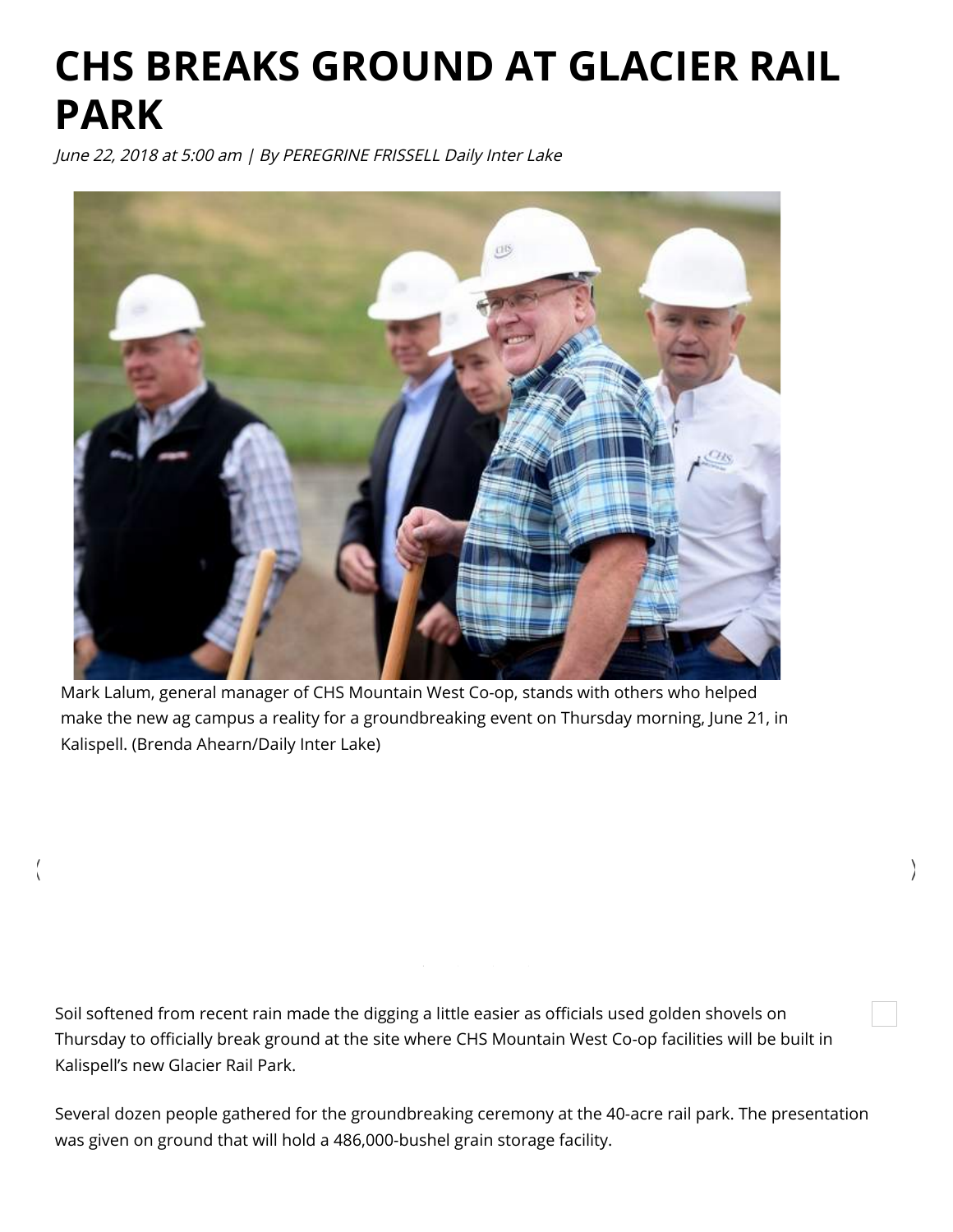In a speech before the groundbreaking, CHS Mountain West Co-op General Manager Mark Lalum said they are excited to be moving into the new rail park. The project is the culmination of a lot of effort and cooperation from a lot of different people, including farmers, he noted.

"You [farmers] were the real builders and creators of the city of Kalispell," Lalum said. "You were the main cog in the creation of Kalispell and now you are the cog that will allow us to go onto the next step."

Lalum and others who spoke as part of the event noted that Kalispell's roots are as a rail town, so while the city's ambitious decision to reroute the tracks from downtown to the new rail park hopefully will lead to economic revitalization of the downtown core area, seeing that chapter of the city's history draw to a close left a complicated feeling.

"It's bittersweet," Lalum said.

Much of the rail was first laid in Kalispell in 1892, so it predates many of the area's most noted historic landmarks. Lalum said when the tracks are torn up they plan to cut out segments with the "1892" date stamp and hand them out to celebrate the milestone.

CHS, also known as Cenex Harvest States, a Fortune 100 company based in Minnesota, will pull its current three businesses form central Kalispell and consolidate them on 10.9 acres, with an additional half-acre for a fueling site.

The agreement was facilitated by the Flathead County Economic Development Authority, which plans to buy the three central Kalispell properties CHS currently owns and utilize them as part of the deal.

At the event, Reynold Franklin, the chief executive officer of Stueve Construction, the company working on the 4,700-ton fertilizer plant portion of the project, said the company hopes to have the exterior of the buildings done by the end of the year and the interior done in the first few months of 2019. He said they should be able to open by March. The final project also will include office and retail space and a product warehouse.

CHS also has agreed to construct a new fueling station at the intersection of Montclair Drive, East Oregon Lane and Flathead Drive as part of the deal.

Also in attendance was Flathead County Commissioner Gary Krueger, who in May voted in favor of loaning the Flathead County Economic Development Authority \$8 million to help facilitate the transition. The majority of the loan is coming from funds the county had saved to construct a new jail.

"Those jobs created through what happens at this business park are jobs our kids can have," Krueger said. "Jobs are the most important thing we can have here in the Flathead Valley."

Kalispell Mayor Mark Johnson stressed how much work the project has taken to complete.

"This didn't happen because of me," Johnson said. "Nothing worthwhile is ever easy, and this project was not easy."